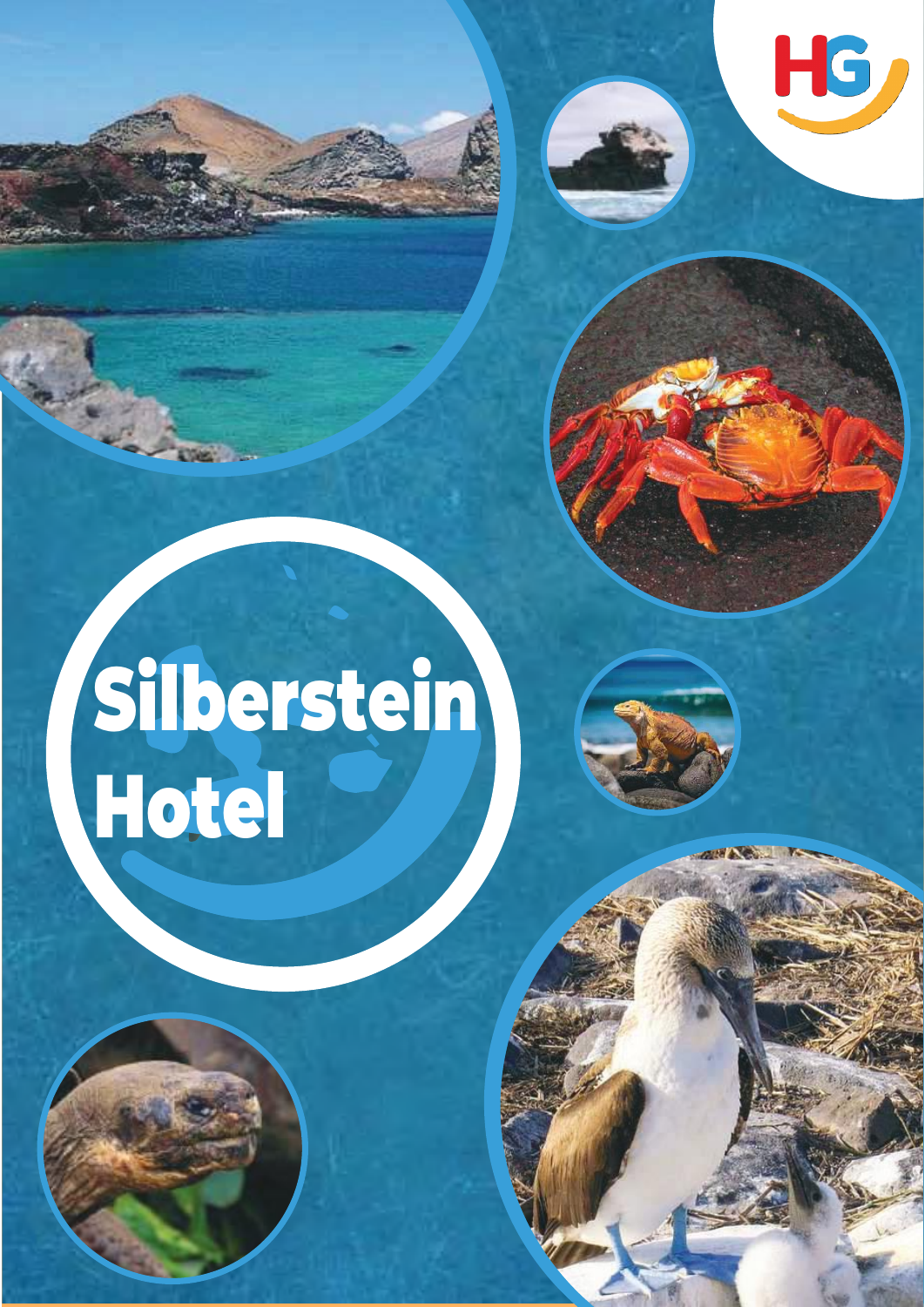## **Santa Cruz Dive Package 5 Days**

| <b>Day</b> | <b>Activities</b>                                                                                                                                                                                                                                                     |
|------------|-----------------------------------------------------------------------------------------------------------------------------------------------------------------------------------------------------------------------------------------------------------------------|
|            |                                                                                                                                                                                                                                                                       |
|            | Transfer in from airport, afternoon visits to Santa Cruz Highlands & Twin<br>Craters (Los Gemelos).                                                                                                                                                                   |
|            | Diving sites on this tour vary depending on local availability, and will include<br>a selection of the following locations: (Bartolome, Beagle, Cousins, Daphne,<br>Floreana, Guy Fawkes, Mosquera North and South, Carrion Point, Gordon Rocks,<br>Seymour Channel.) |
| 3          | Diving sites on this tour vary depending on local availability, and will include<br>a selection of the following locations: (Bartolome, Beagle, Cousins, Daphne,<br>Floreana, Guy Fawkes, Mosquera North and South, Carrion Point, Gordon Rocks,<br>Seymour Channel.) |
|            | Diving sites on this tour vary depending on local availability, and will include<br>a selection of the following locations: (Bartolome, Beagle, Cousins, Daphne,<br>Floreana, Guy Fawkes, Mosquera North and South, Carrion Point, Gordon Rocks,<br>Seymour Channel.) |
| 5          | Diving sites on this tour vary depending on local availability, and will include<br>a selection of the following locations: (Bartolome, Beagle, Cousins, Daphne,<br>Floreana, Guy Fawkes, Mosquera North and South, Carrion Point, Gordon Rocks,<br>Seymour Channel.) |

BACKPACKER tours do NOT include any transfer services to/from airports or docks. All participants require a valid PADI license to dive at the Galapagos Islands.

To Book This Tour Please Send An E-mail To info@happygringo.com Call Us Toll - Free: USA & Canada: 1-800-269-0216 Call Us Toll - Free: USA & Canada: 1-800-269-0216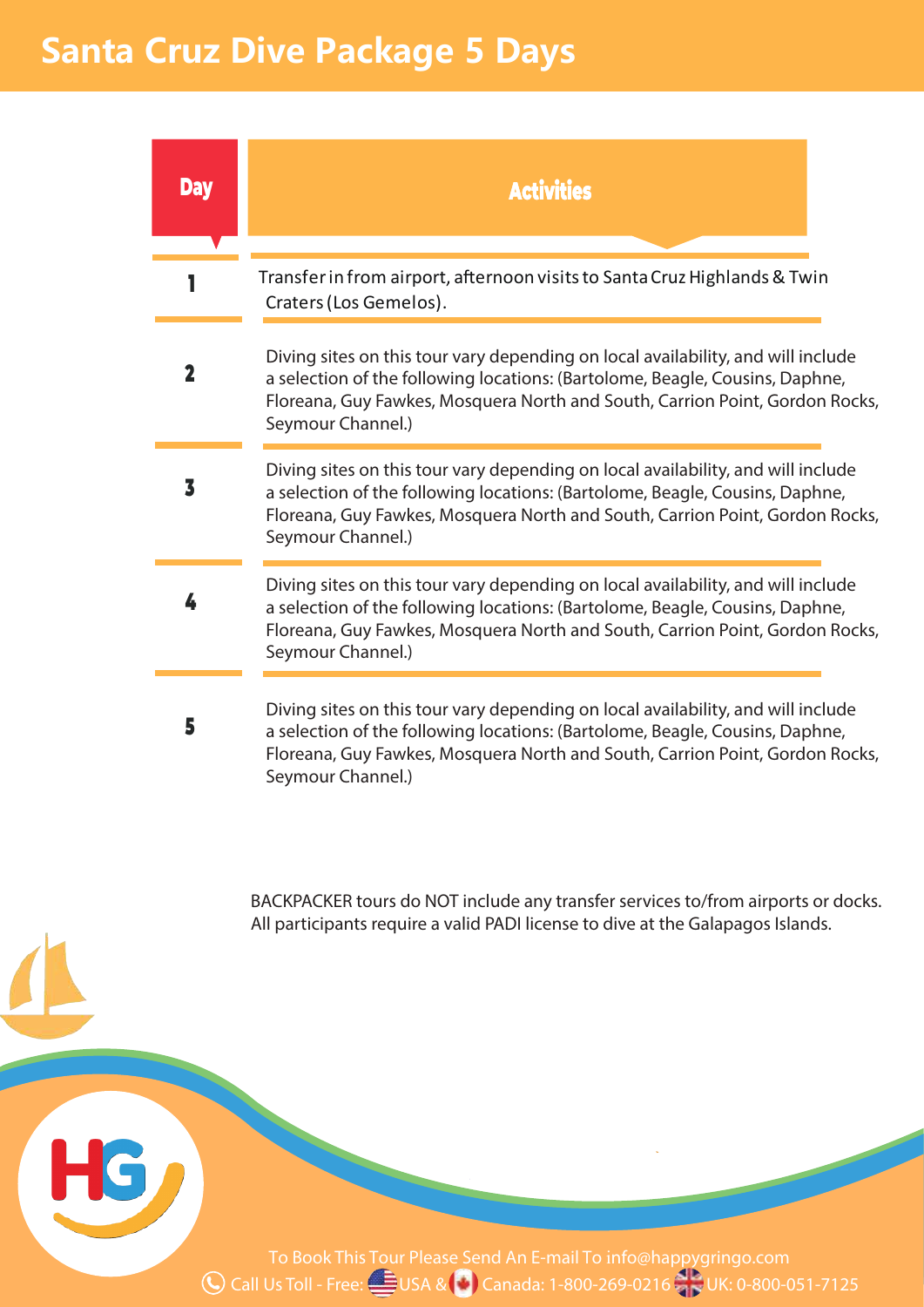## **Santa Cruz Dive Package 5 Days**



All prices are subject to change without prior notice. This tour is available to start on any day throughout the year. Dive day tours are operated on a shared basis with other travellers, and destinations each day are subject to availability. The itinerary is subject to change due to Galapagos National Park disposition.

To Book This Tour Please Send An E-mail To info@happygringo.com Call Us Toll - Free: USA & Canada: 1-800-269-0216